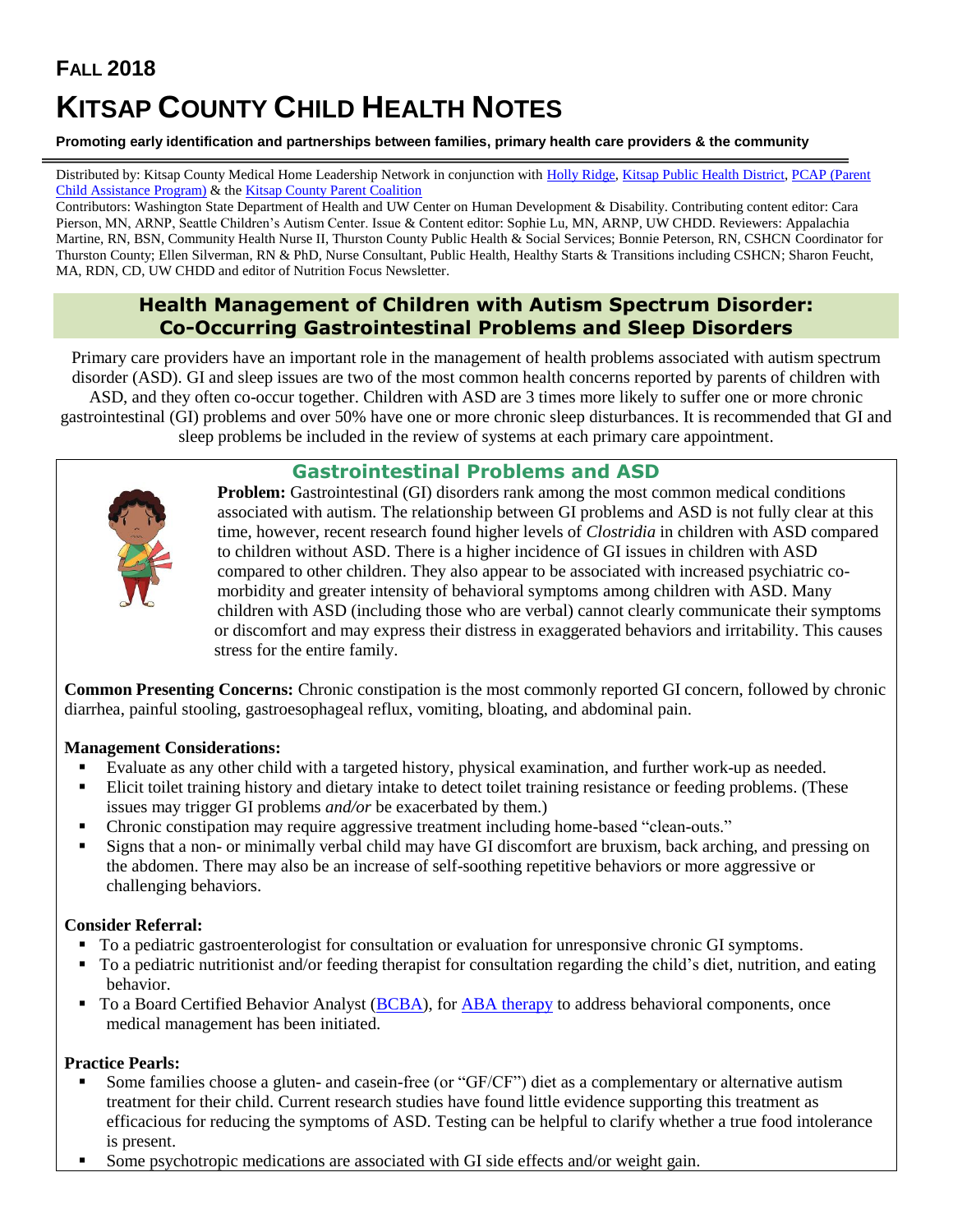# **Sleep Problems and ASD**



**Problem:** Sleep disorders are prevalent among children with ASD and are associated with poorer behavioral and functional outcomes in this population. Recent research suggests that there is a biological component to the sleep difficulties including gene mutations in genes that regulate circadian rhythms, possible decreased REM sleep cycle duration compared to peers without ASD, and possible lower levels of melatonin production compared to peers without

ASD. Secondary consequences of poor child sleep include parental exhaustion, disruption of family life, and reduced daytime functional and behavioral performance of all family members.

**Common Presenting Concerns:** Difficulty with sleep onset and/or maintenance are frequently reported. Other concerns include irregular sleep-wake patterns, early morning awakenings, and poor sleep routines.

#### **Management Considerations:**

- Inquire about the adequacy of sleep for all family members at each primary health care appointment.
- Take a complete history of bedtime routine, sleep latency, nighttime awakenings, and caregiver responses. Consider asking family to keep a 1- to 2-week sleep diary.
- Rule out medical contributors to poor sleep, including obstructive sleep apnea, gastroesophageal reflux, and medication side effects.
- Behavioral interventions should always be considered for addressing child sleep disturbances. Discuss good sleep hygiene practices: consistent bedtime, soothing and predictable bedtime routines, bedroom conducive to sleep, avoiding screen time prior to bed, and bed not used for non-sleep activity such as play or time-out. Help the family establish strategies for responding to child's bedtime and nighttime waking behavior and monitor implementation.
- Medication for sleep may also need to be considered.

#### **Consider Referral:**

- To appropriate pediatric specialists for consultation or evaluation if medical contributions are suspected.
- To a developmental pediatrician, developmental pediatric advanced practice provider, pediatric psychologist or board certified behavioral analyst [\(BCBA\)](https://www.bacb.com/bcba/) experienced in working with children with ASD and implementation of practical behavioral strategies.

#### **Practice Pearl:**

**• Consider screening for other conditions that commonly co-occur with ASD and may play a role in** sleep problems: seizures, atopic conditions, anxiety, inattention/impulsivity, and sensory processing difficulties.

#### **References**

Autism Speaks. (2017). [Autism and Health: A Special Report](https://www.autismspeaks.org/sites/default/files/docs/facts_and_figures_report_final_v3.pdf) By Autism Speaks, Advances in Understanding and Treating the Health Conditions that Frequently Accompany Autism.

Chaidez V, Hansen RL, Hertz-Picciotto I. Gastrointestinal problems in children with autism, developmental delays or typical development. Journal of autism and developmental disorders. 2014;44 (5):1117-1127. doi:10.1007/s10803-013-1973-x.

McElhanon, B. O., McCracken, C., Karpen, S., & Sharp, W. G. (2014). [Gastrointestinal Symptoms in Autism Spectrum Disorder: A](http://pediatrics.aappublications.org/content/133/5/872.long)  [Meta-analysis.](http://pediatrics.aappublications.org/content/133/5/872.long) Pediatrics, 133(5), 872-883. doi:10.1542/pedS.2013-3995

Moore, M., Evans, V., Hanvey, G., & Johnson, C. (2017). [Assessment of Sleep in Children with Autism Spectrum Disorder. Children,](http://www.mdpi.com/2227-9067/4/8/72) 4(8), 72. doi:10.3390/children4080072

Nikolov, R., Bearss, K., Lettinga, J., Erickson, C., Rodowski, M., Aman, M., & Scahill, L. (2009). Gastrointestinal symptoms in a sample of children with pervasive developmental disorders. Journal of Autism & Developmental Disorders, 39(3), 405-413. doi:10.1007/s10803-008-0637-8